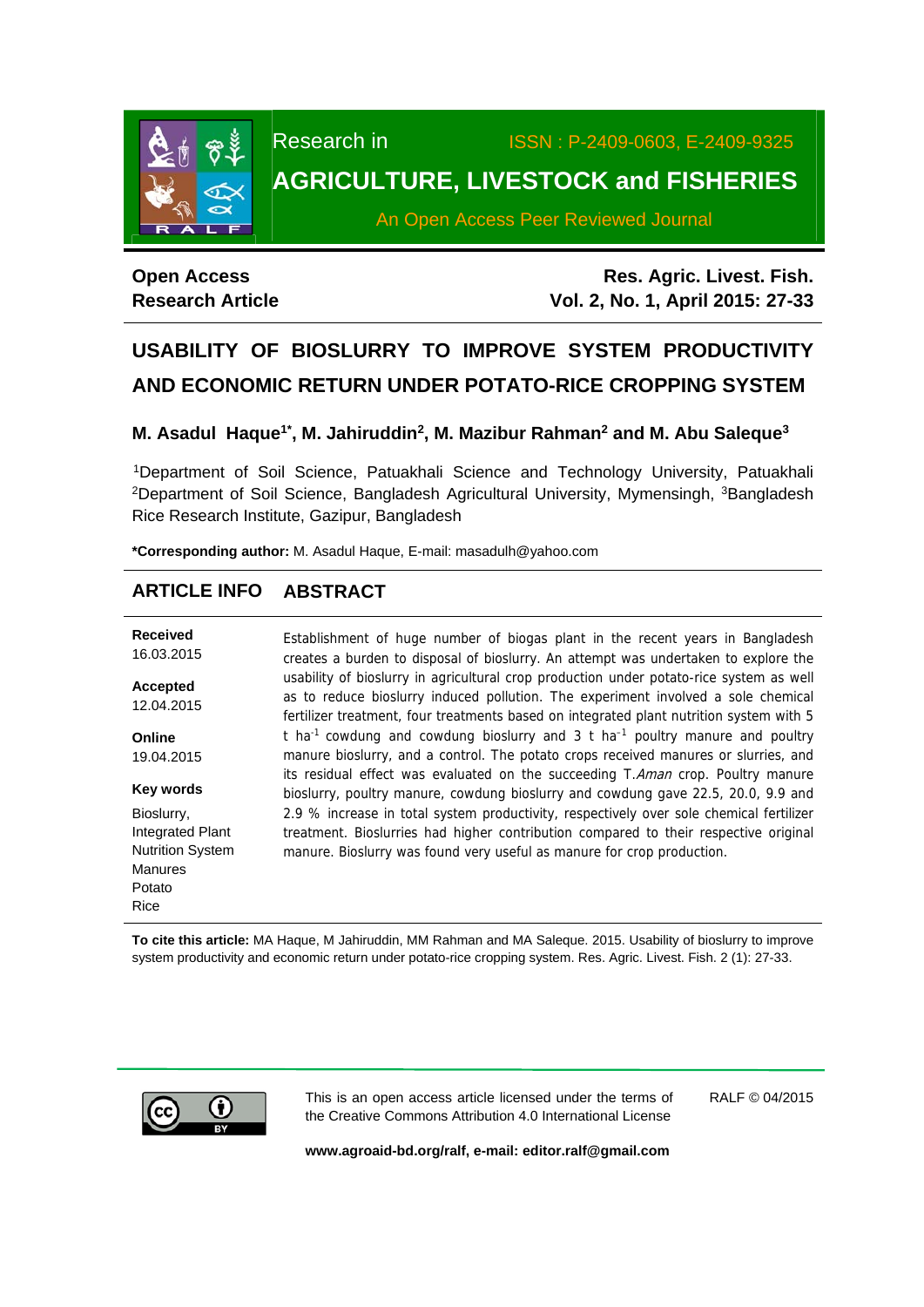## **INTRUDUCTION**

 The Government of Bangladesh has been implementing the National Domestic Biogas and Manure Program (NDBMP) since 2006. Under this program the Infrastructure Development Company Limited (IDCOL), with financial assistance from SNV, Netherlands and KfW Germany, has installed more than 31,000 biogas plants by the year 2013. Bioslurry produced from these biogas digesters is mostly being wastage, polluting the environment many cases and becoming a major burden in Bangladesh (Islam, 2011). This is happening due to less awareness and knowledge gap of the farmers about the nutritional value of bioslurry for crop production. If properly managed, bioslurry could play a major role in supplementing the use of expensive chemical fertilizers in Bangladesh (Yu et al., 2010; Abubaker, 2012).

 The farmer needs to use chemical fertilizer to increase the crop production. However, if only chemical fertilizers are continuously applied to the soil without adding organic manure, productivity of land will decline. On the other hand, if only organic manure is added to the soil, desired increase in crop yield cannot be achieved. Some literature is available in Bangladesh on the effects of integrated use of aerobically decomposed manure and chemical fertilizers on various crops. The anaerobically digested manure like use of bioslurry under integrated plant nutrition system is very minimum addressed in the country as well as in the world. The experiment is therefore, undertaken to investigate the usability of bioslurry as manure in the potato-rice cropping system.

## **MATERIALS AND METHODS**

 The experiment was carried out during 2011 and 2012 at Soil Science Field Laboratory of Bangladesh Agricultural University (BAU) farm, Mymensingh. The BAU farm soil belongs to 'Sonatala' soil series an Inceptisol under the AEZ 9 (Old Brahmaputra Floodplain).The silty clay loam soil had the following properties at 0–15 cm depth: sand 96 g kg<sup>-1</sup>, silt 700 g kg<sup>-1</sup>, clay 204 g kg<sup>-1</sup>, 6.4 pH, 2.13% organic matter, 1.1 mg g<sup>-1</sup> total N, 5.00 mg kg<sup>-1</sup> available P (Olsen), 0.11 cmol kg<sup>-1</sup> exchangeable K, 12.0 mg kg<sup>-1</sup> available S, 0.65 mg kg<sup>-1</sup> available Zn and 0.24 mg  $kg^{-1}$  available B contents.

 The experiment was laid out in a completely randomized block design with three replications, each plot size being  $4 \times 5$  m and was separated by bunds. There were six treatments, namely recommended rate of nutrients from chemical fertilizers  $(T_1)$ , and the next four treatments on integrated plant nutrition system (IPNS) basis i.e. recommended rate of nutrients from chemical fertilizer adjusted from manures - cowdung (T2), cowdung bioslurry (T<sub>3</sub>), poultry manure (T<sub>4</sub>) and poultry manure bioslurry (T<sub>5</sub>). The control treatment (T<sub>6</sub>) received no fertilizer or manure. When N, P, K and S were supplied from organic and inorganic sources based on IPNS basis; the amount of all nutrients was equal for all the treatments except  $T_6$ . The rate of manure application was 5 t ha<sup>-1</sup> for cowdung and cowdung bioslurry and 3 t ha<sup>-1</sup> for poultry manure and poultry manure bioslurry. The treatments were tested on potato-rice cropping system in two consecutive years. In each crop cycle, manure was applied to the first crop (potato) and their residual effect was evaluated on the succeeding T. Aman rice. The nutrient content of the manures are given in Table 1. The rate of fertilizer for potato was 135, 25, 95 and 12 kg ha<sup>-1</sup> of N, P, K & S, respectively for T<sub>1</sub>-T<sub>6</sub>. The T. Aman rice received equal amounts of N, P, K & S as chemical fertilizers at a rate of 75, 8, 30, 8 kg ha<sup>-1</sup>, respectively. A blanket dose of Zn and B  $\textcircled{2}$  and 1.5 kg ha<sup>-1</sup>, respectively were applied in all plots of potato crops. Basal application of P, K, S, Zn and B, and treatment wise manures were made during final land preparation. Nitrogen was top dressed at 3 equal splits on final land preparation, 20 and 40 days after planting for potato and on 10, 25 and 45 days after transplanting for T. Aman rice.

 The potato tubers were planted maintaining spacing of 20×50 cm. For T. Aman rice 25 days old 3-4 seedlings comprising a hill were transplanted in rows maintaining 20x20 cm spacing. The potato tubers were planted on 24 and 23 November of 2010 and 2011 and T. Aman rice seedlings were transplanted on 27 and 29 July of 2011 and 2012, respectively. The crop varieties were Diamant for potato and BINA dhan7 for T. Aman rice. Two weeding cum earthing-up followed by irrigation was made in potato whereas T. Aman rice was grown on rain-fed condition. All crop protection measures were taken to prevent insect and disease attacks. Yields of tuber/grain and stover/straw of each crop were recorded after harvest of a 6 m<sup>2</sup> area from each plot at physiological maturity. Observation was made in terms of yield and yield components. Total system productivity was calculated through addition of potato yield and potato equivalent rice yield (PERY).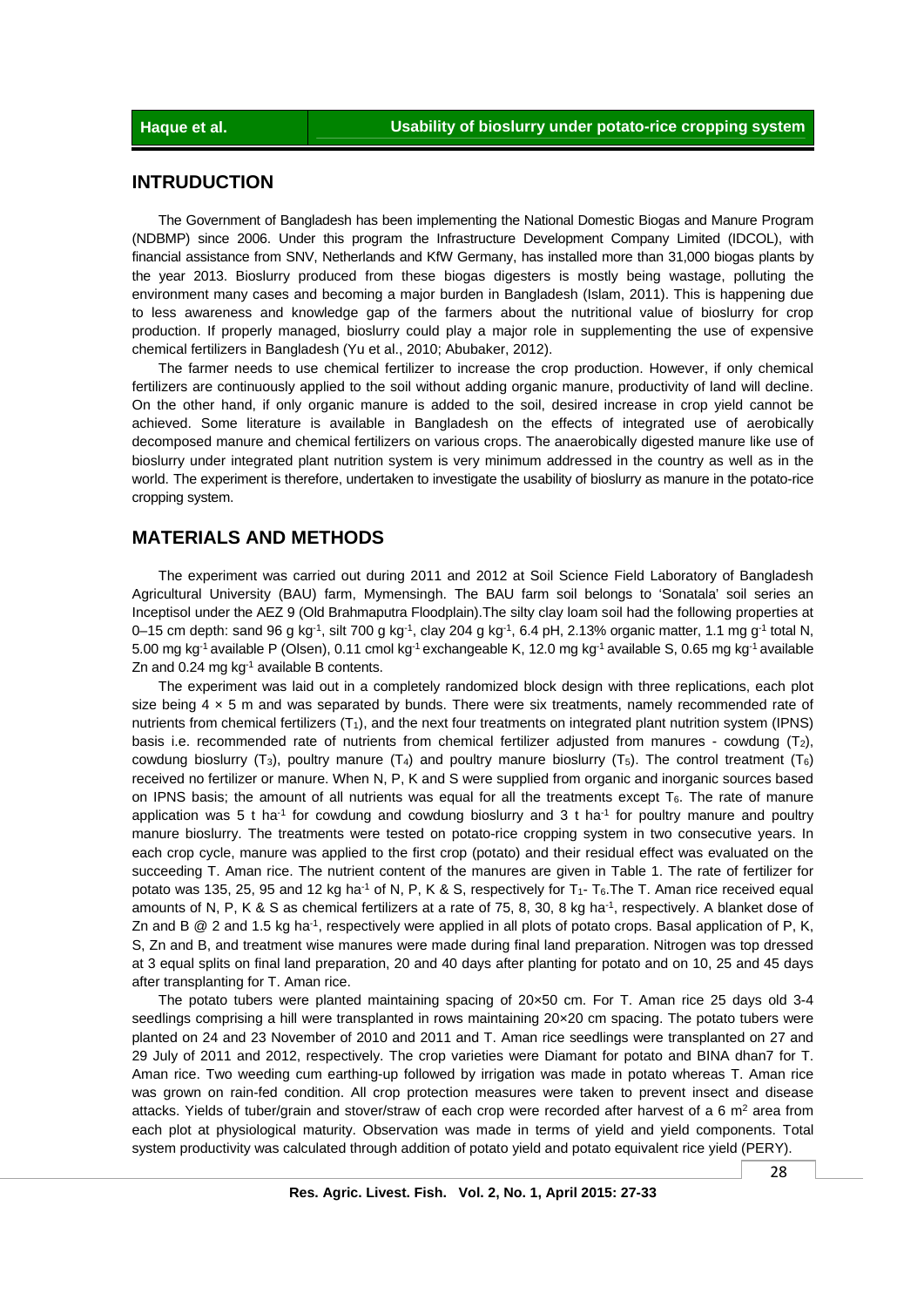The PERY was calculated according to the following equation (Ahlawat and Sharma, 1993):

 PERY= ------------------------- (1) *Yrice× Price Ppotato*

Where, Y<sub>rice</sub> is the yield of rice (t ha<sup>-1</sup>), P<sub>rice</sub> is the price of rice (Tk 15000 t<sup>-1</sup>), Y<sub>potato</sub>is the yield of potato (t ha<sup>-1</sup>) and  $P_{\text{potato}}$  is the price of potato (Tk 10000 t<sup>-1</sup>).

 Economic analysis was performed to identify the economically viable treatment(s). Marginal benefit-cost ratio (MBCR) is the indicative of the superior treatments. It is the ratio of marginal or added benefits and costs. Only variable costs i.e. manure and chemical fertilizer was taken into account as added cost. The benefit was calculated based on yield (main product and by-product). Data recorded on crop characters were subjected to statistical analysis through computer based statistical program Mstat-C following the basic principles, as outlined by Gomez and Gomez (1984).

### **RESULTS AND DISCUSSION**

#### **Contribution to growth and yield components of potato**

Potato stem length, number of tubers plant<sup>-1</sup>and tuber weight plant<sup>-1</sup> were significantly influenced by the application of organic manure and inorganic fertilizers (Table 2). Stem length across the treatments ranged from 15.5 - 46.2 cm in 2011 and 21.8 - 52.5 cm in 2012.The tallest plants were found in PM bioslurry + IPNS basis chemical fertilizer  $(T_5)$  treatment in 2011. In 2012, the tallest plants were recorded with the T<sub>4</sub> treatment (PM + IPNS basis chemical fertilizer), however, it was statistically similar with  $T_6$  treatment. Table 2 indicates that in both years the highest number of tubers plant<sup>-1</sup> was recorded by  $T_5$  treatment (6.08 in 2011 and 5.97 in 2012) and it was statistically similar with  $T_4$  treatment (5.93 in 2011 and 5.77 in 2012). Regarding cattle manure sources, in both years higher number of tubers was produced by the T<sub>3</sub> treatment (CD-bioslurry + IPNS basis chemical fertilizer) compared to the original manure  $(T_2)$ . The number of tubers plant<sup>-1</sup> produced by the treatment  $T_1$  (chemical fertilizer) was lower in relation to the IPNS treatments. In the first year trial, the highest and the next highest tuber weight plant<sup>-1</sup> (g) were recorded by the treatments  $T_5$  and  $T_4$ , respectively. Unlike first year, the highest tuber weight (302 g plant<sup>-1</sup>) was produced by the  $T_4$  treatment and it was statistically similar to T<sub>5</sub> treatment (295.8 g plant<sup>-1</sup>). Treatment T<sub>3</sub> (CD bioslurry + IPNS basis chemical fertilizer) had higher tuber weight plant<sup>-1</sup> in both years compared to the treatment  $T_2$  (CD + IPNS basis chemical fertilizer).

 Results of potato grading (A, B, C and D grade) based on tuber weight (%) are presented in Table 3. As observed in 2011, 27.8 % potato in treatment  $T_1$  belongs to 'D' grade (extra-large size) and in the following year (2012), 14.0 % potato for the same treatment  $(T<sub>1</sub>)$  fall under 'D' grade. The manure receiving treatments  $(T_2$  to  $T_5$ ) had 6.4 to 11.3 % 'D' grade potato over the years which were much lower compared to absolutely chemical fertilizer treatment  $(T_1)$ . The 'C' grade (under size) potato was not much influenced by the treatments. Remarkable variation was observed in 'B' grade potato and was always higher in treatments that received manures  $(T_2-T_5)$ . When 'A' (seed purpose) and 'B' (consumption purpose) grade potatoes were pooled, it was found that in 2011 about 60-65% potatoes produced by  $T_1$  treatment belonged to these two grades and more than 80% potatoes of the  $T_2 - T_5$  treatments fall in these groups. In 2012, 80% potatoes in  $T_1$ , and more than 90% in  $T_2 - T_5$  fell into these groups. The results clearly indicated that integrated nutrient management had a distinct impact to produce the good size/quality of potato.

#### **Contribution to tuber and stover yield of potato**

 Tuber yield of potato was influenced significantly by the different treatments (Table 4). In 2011, the range of tuber yield over the treatments was recorded as 3.00 to 21.80 t ha<sup>-1</sup>, which was 5.40 to 25.28 t ha<sup>-1</sup> in 2012. As recorded in the first year, the highest tuber yield was found in  $T_5$  treatment (PM-bioslurry + IPNS basis chemical fertilizer) and it was statistically similar with the  $T_4$  treatment (PM + IPNS basis chemical fertilizer). In the second year, the highest yield was observed in  $T_4$  treatment and statistically similar yield was noted in  $T_5$ treatment. When the two years' yields were pooled, the range came to  $4.20$  to  $23.44$  t ha<sup>-1</sup>. Both the years,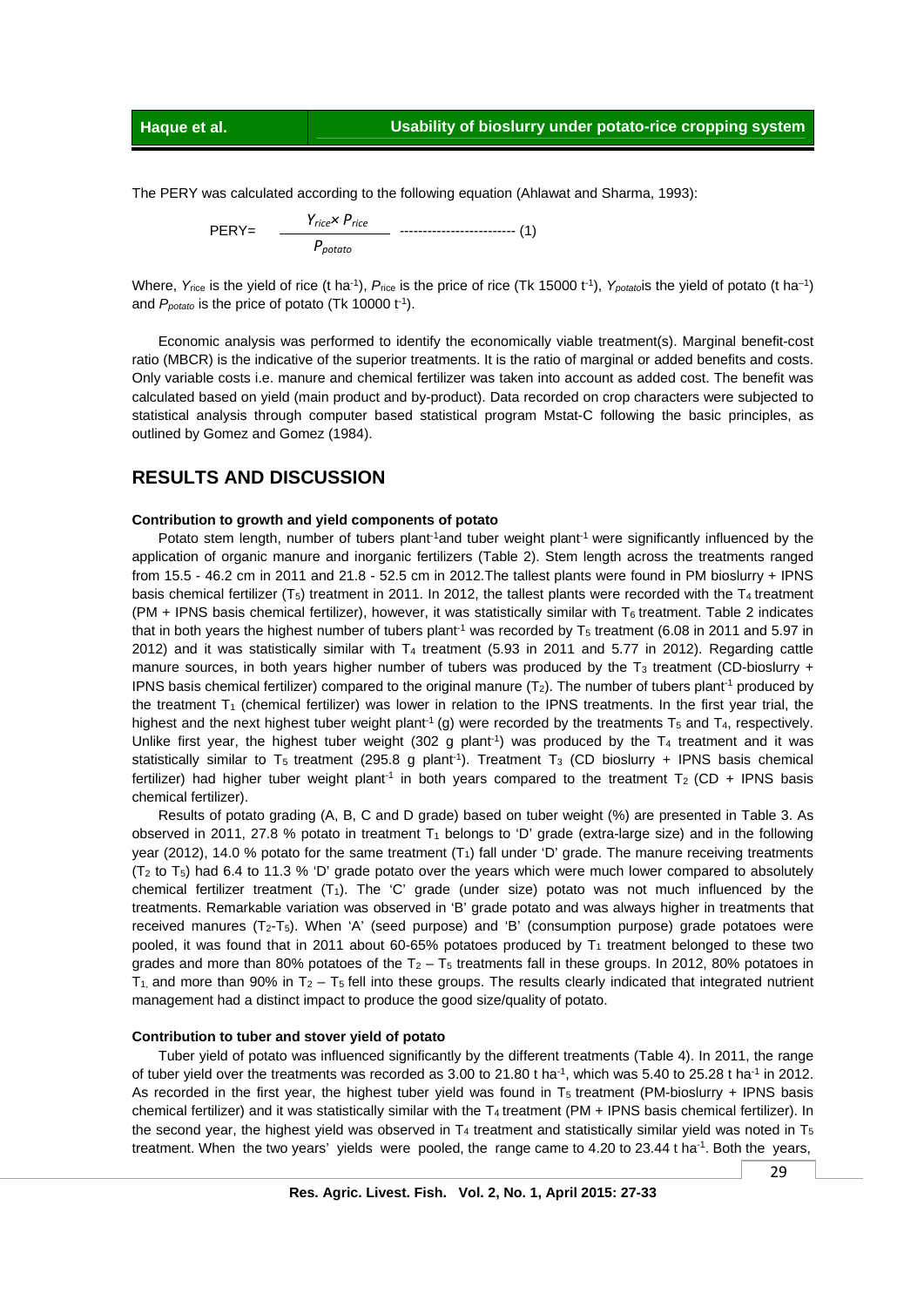treatment T<sub>3</sub> (CD bioslurry + IPNS basis chemical fertilizer) showed statistically higher tuber yield than T<sub>2</sub> (CD + IPNS basis chemical fertilizer). Table 4 further indicates that sole chemical fertilizer treatment  $(T_1)$  had significantly lower yield compared to the IPNS treatments. The two years' pool data indicate that although not significant but higher stover yield was produced by poultry manure bioslurry than poultry manure. After poultry source, cowdung bioslurry (T<sub>3</sub>) ranked the third position in relation to stover yield of potato. Poultry manure source produced the higher yield, as because some growth hormones and concentrates feed to poultry birds increased the growth of plants. Ullah et al. (2008) noted that the treatment where poultry manure bioslurry was used showed higher yield of different crops (tomato, cabbage, cauliflower, potato, maize and Boro rice). Singh (1995) reported that biogas slurry was found better than organic manure (FYM) in obtaining higher yield in pea, okra, corn and soybeans.

| Manure              | $C(\%)$ | $N(\%)$ | $P(\% )$ | $K(\%)$ | $S(\%)$ | C: N | C: P | C:K  | C: S  |  |  |  |  |
|---------------------|---------|---------|----------|---------|---------|------|------|------|-------|--|--|--|--|
| 2011                |         |         |          |         |         |      |      |      |       |  |  |  |  |
| Cowdung (CD)        | 25.1    | 1.06    | 0.40     | 0.48    | 0.20    | 23.8 | 62.6 | 52.5 | 125.8 |  |  |  |  |
| CD bioslurry        | 23.7    | 1.14    | 0.48     | 0.51    | 0.24    | 20.7 | 48.9 | 46.5 | 98.2  |  |  |  |  |
| Poultry manure (PM) | 19.7    | 1.42    | 0.81     | 0.67    | 0.30    | 13.9 | 24.3 | 29.4 | 66.1  |  |  |  |  |
| PM bioslurry        | 13.9    | 1.54    | 1.44     | 0.58    | 0.39    | 9.0  | 9.65 | 24.0 | 35.6  |  |  |  |  |
|                     |         |         | 2012     |         |         |      |      |      |       |  |  |  |  |
| Cowdung (CD)        | 40.7    | 1.08    | 0.58     | 0.54    | 0.33    | 37.7 | 60.0 | 75.4 | 123.3 |  |  |  |  |
| CD bioslurry        | 32.7    | 1.55    | 0.84     | 0.67    | 0.35    | 21.2 | 38.9 | 48.5 | 93.4  |  |  |  |  |
| Poultry manure (PM) | 23.9    | 1.64    | 0.95     | 0.53    | 0.41    | 14.6 | 25.2 | 45.1 | 58.3  |  |  |  |  |
| PM bioslurry        | 16.8    | 1.68    | 1.34     | 0.64    | 0.49    | 10.0 | 12.5 | 26.3 | 34.3  |  |  |  |  |

 **Table 1.** Chemical composition of different manures used in potato 2011 and 2012

**Table 2.** Effects of different manure and fertilizer treatments on the growth and yield components of potato (Diamant) in the potato-T. Aman rice cropping system

| Treatments                                  | Stem length(cm) |                   | Tuber plant <sup>-1</sup> (no.) |                   | Tuber wt. plant <sup>-1</sup> (g) |                    |  |
|---------------------------------------------|-----------------|-------------------|---------------------------------|-------------------|-----------------------------------|--------------------|--|
|                                             | 2011            | 2012              | 2011                            | 2012              | 2011                              | 2012               |  |
| T <sub>1</sub> : Chemical Fertilizer (CF)   | 37.1c           | 41.1 b            | 4.10c                           | 5.13a             | 210.6 cd                          | 236.6 <sub>b</sub> |  |
| $T_2$ : CD+IPNS basis CF                    | 35.5c           | 40.4 <sub>b</sub> | 4.10c                           | 5.30a             | 195.3 d                           | 243.5 <sub>b</sub> |  |
| T <sub>3</sub> : CD-bioslurry+IPNS basis CF | 37.7 c          | 45.6 b            | 4.93 <sub>b</sub>               | 5.53a             | 225.9c                            | 253.1 <sub>b</sub> |  |
| $\mathsf{T}_4$ : PM+IPNS basis CF           | 43.2 b          | 52.5a             | 5.93a                           | 5.77 a            | 324.9 <sub>b</sub>                | 302.0a             |  |
| T <sub>5</sub> : PM-bioslurry+IPNS basis CF | 46.2 a          | 52.2a             | 6.08a                           | 5.97a             | 353.8a                            | 295.8a             |  |
| $T_6$ : Control                             | 15.5 d          | 21.8 <sub>c</sub> | 1.93 d                          | 3.23 <sub>b</sub> | 40.03 e                           | 59.60c             |  |
| SE $(\pm)$                                  | 0.8738          | 1.9683            | 0.091                           | 0.2936            | 4.9330                            | 10.938             |  |

|  |                             |  | <b>Table 3.</b> Effects of different manure and fertilizer treatments on the different grades of potato (%) in the |  |  |  |  |  |
|--|-----------------------------|--|--------------------------------------------------------------------------------------------------------------------|--|--|--|--|--|
|  | potato-rice cropping system |  |                                                                                                                    |  |  |  |  |  |

| Treatment                                   |           | 2011      |              |                |              |              | 2012         |              |  |  |
|---------------------------------------------|-----------|-----------|--------------|----------------|--------------|--------------|--------------|--------------|--|--|
|                                             | 'A' grade | 'B' grade | 'С'<br>grade | ʻD'<br>grade   | 'А'<br>grade | 'В'<br>grade | 'C'<br>grade | ʻD'<br>grade |  |  |
| T <sub>1</sub> : Chemical Fertilizer (CF)   | 22.0      | 40.3      | 9.9          | 27.8           | 38.6         | 42.5         | 4.9          | 14.0         |  |  |
| T2: CD+IPNS basis CF                        | 34.4      | 50.4      | 7.1          | 8.1            | 46.8         | 46.3         | 6.9          |              |  |  |
| T <sub>3</sub> : CD-bioslurry+IPNS basis CF | 33.5      | 50.3      | 7.6          | 8.6            | 45.0         | 52.1         | 2.9          |              |  |  |
| T <sub>4</sub> : PM+IPNS basis CF           | 19.0      | 62.9      | 7.7          | 10.4           | 30.9         | 56.3         | 4.1          | 8.7          |  |  |
| T <sub>5</sub> : PM-bioslurry+IPNS basis CF | 20.7      | 65.1      | 5.7          | 8.5            | 39.8         | 48.0         | 5.8          | 6.4          |  |  |
| $T_6$ : Control                             | 81.3      | Ξ.        | 18.7         | $\blacksquare$ | 63.3         | ٠            | 36.7         |              |  |  |

'A' grade= 28-40 mm diameter, 'B' grade=41-55 mm, 'C' grade= <28 mm, 'D' grade= >55 mm

 **Res. Agric. Livest. Fish. Vol. 2, No. 1, April 2015: 27-33**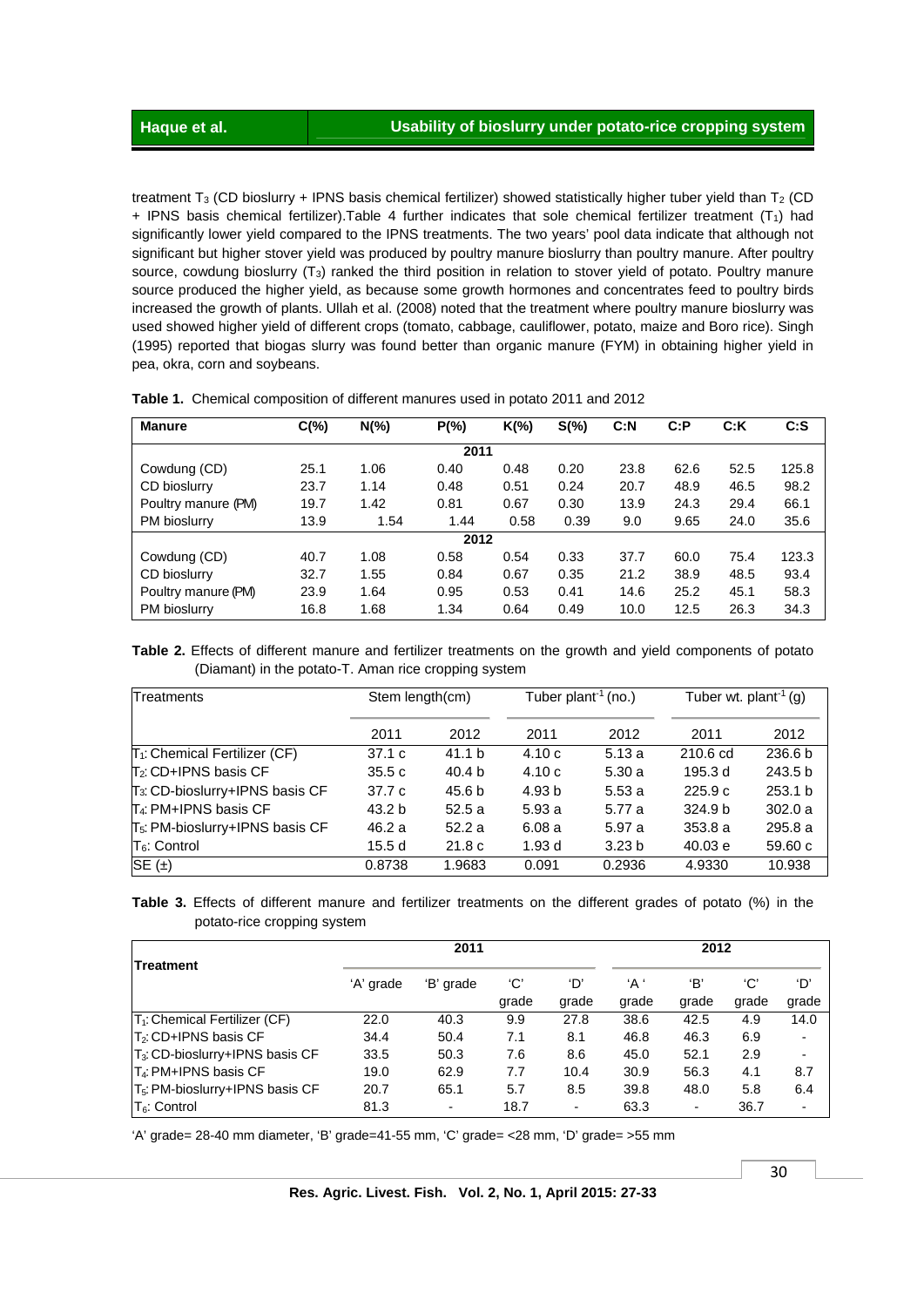**Table 4.** Effects of different manure and fertilizer treatments on the grain and straw yields of potato (Diamant) in the potato-T. Aman rice cropping system

| <b>Treatments</b>                           |                   | Tuber yield (t ha <sup>-1</sup> ) |                    | Stover yield (t ha <sup>-1</sup> ) |                     |         |  |
|---------------------------------------------|-------------------|-----------------------------------|--------------------|------------------------------------|---------------------|---------|--|
|                                             | 2011              | 2012                              | Mean               | 2011                               | 2012                | Mean    |  |
| $T_1$ : Chemical Fertilizer (CF)            | 16.34c            | 20.85 d                           | 18.60c             | 0.803cd                            | 0.944c              | 0.874c  |  |
| $T_2$ : CD+IPNS basis CF                    | 15.91c            | 22.48c                            | 19.19c             | 0.746d                             | 1.010 <sub>bc</sub> | 0.878c  |  |
| $T_3$ : CD-bioslurry+IPNS basis CF          | 17.79 b           | 23.59 <sub>b</sub>                | 20.69 <sub>b</sub> | $0.843$ bc                         | 1.068 <sub>b</sub>  | 0.955 b |  |
| T <sub>4</sub> : PM+IPNS basis CF           | 21.04a            | 25.28a                            | 23.16a             | 0.920ab                            | 1.327a              | 1.124a  |  |
| T <sub>5</sub> : PM-bioslurry+IPNS basis CF | 21.80a            | 25.08a                            | 23.44a             | 0.979a                             | 1.275a              | 1.127a  |  |
| $T6$ : Control                              | 3.00 <sub>d</sub> | 5.40e                             | 4.20d              | 0.080e                             | 0.311 d             | 0.195d  |  |
| $SE(\pm)$                                   | 0.4344            | 0.2817                            | 0.3151             | 0.0242                             | 0.0308              | 0.0216  |  |

**Table 5.** Residual effects of different manure and fertilizer treatments on yield contributing characters of T. Aman rice (BINA dhan7) in the potato -T. Aman rice cropping system

| <b>Treatments</b>                           |         | Tillers hill <sup>-1</sup> (no.) |         | Grains panicle <sup>-1</sup> (no.) | 1000-grain weight (g) |        |  |
|---------------------------------------------|---------|----------------------------------|---------|------------------------------------|-----------------------|--------|--|
|                                             | 2011    | 2012                             | 2011    | 2012                               | 2011                  | 2012   |  |
| T <sub>1</sub> : Chemical Fertilizer (CF)   | 13.13a  | 12.03 <sub>b</sub>               | 81.17 a | 89.10 b                            | 22.13                 | 22.82  |  |
| T <sub>2</sub> : CD+IPNS basis CF           | 15.07 a | 11.70 b                          | 87.90 a | 89.60 b                            | 22.57                 | 21.76  |  |
| T <sub>3</sub> : CD-bioslurry+IPNS basis CF | 15.43a  | 13.03a                           | 88.67 a | 92.87 ab                           | 22.53                 | 22.73  |  |
| $T_4$ : PM+IPNS basis CF                    | 15.07 a | 12.10 <sub>b</sub>               | 90.03a  | 96.07 a                            | 23.00                 | 22.71  |  |
| T <sub>5</sub> : PM-bioslurry+IPNS basis CF | 15.73a  | 13.33 a                          | 91.27a  | 96.57 a                            | 22.20                 | 22.81  |  |
| $T_6$ : Control                             | 9.133 b | 7.933 c                          | 67.13 b | 74.23 c                            | 21.87                 | 22.04  |  |
| $SE(\pm)$                                   | 0.8469  | 0.2726                           | 3.1819  | 1.2902                             | 0.2392                | 0.2907 |  |

**Table 6.** Residual effects of different manure and fertilizer treatments on the grain and straw yields of T. Aman rice (BINA dhan7) in the potato-T. Aman rice cropping system

| Treatments                                  |          | Grain yield $(t \text{ ha}^{-1})$ |          |                    | Straw yield (t ha <sup>-1</sup> ) |          |
|---------------------------------------------|----------|-----------------------------------|----------|--------------------|-----------------------------------|----------|
|                                             | 2011     | 2012                              | Mean     | 2011               | 2012                              | Mean     |
| T <sub>1</sub> : Chemical Fertilizer (CF)   | 4.110c   | 4.194 b                           | 4.152c   | 4.619 <sub>b</sub> | 4.473 c                           | 4.546 с  |
| $T_2$ : CD+IPNS basis CF                    | 4.223 bc | 4.358 ab                          | 4.291 bc | 4.807 b            | 4.621 bc                          | 4.714 bc |
| $T_3$ : CD-bioslurry+IPNS basis CF          | 4.397 ab | 4.440 ab                          | 4.418 b  | 4.814 b            | 4.807 b                           | 4.811 b  |
| IT4: PM+IPNS basis CF                       | 4.367 ab | 4.404 ab                          | 4.386 b  | 4.818 b            | 4.596 bc                          | 4.707 bc |
| T <sub>5</sub> : PM-bioslurry+IPNS basis CF | 4.529a   | 4.635 a                           | 4.582 a  | 5.136 a            | 5.086 a                           | 5.111a   |
| $T_6$ : Control                             | 2.728 d  | 2.633c                            | 2.680 d  | 3.036c             | 3.155d                            | 3.096d   |
| $SE(\pm)$                                   | 0.0623   | 0.0838                            | 0.0521   | 0.0965             | 0.0776                            | 0.0737   |

#### **Residual effects on yield components of T.** *Aman* **rice**

In both years, the number of tillers hill<sup>-1</sup>and grains panicle<sup>-1</sup>was significantly varied due to fertilizers and manures added to the first crop (Tables 5). In 2011 and 2012, the number of tillers hill<sup>-1</sup> varied from 9.1 to 15.7, and 7.9 to 13.3, respectively. In both years higher number of tillers hill<sup>-1</sup> was recorded in T<sub>5</sub> treatment. The number of grains panicle<sup>-1</sup> varied from 67.1 to 91.3 in 2011 and from 74.2 to 96.6 in 2012, the highest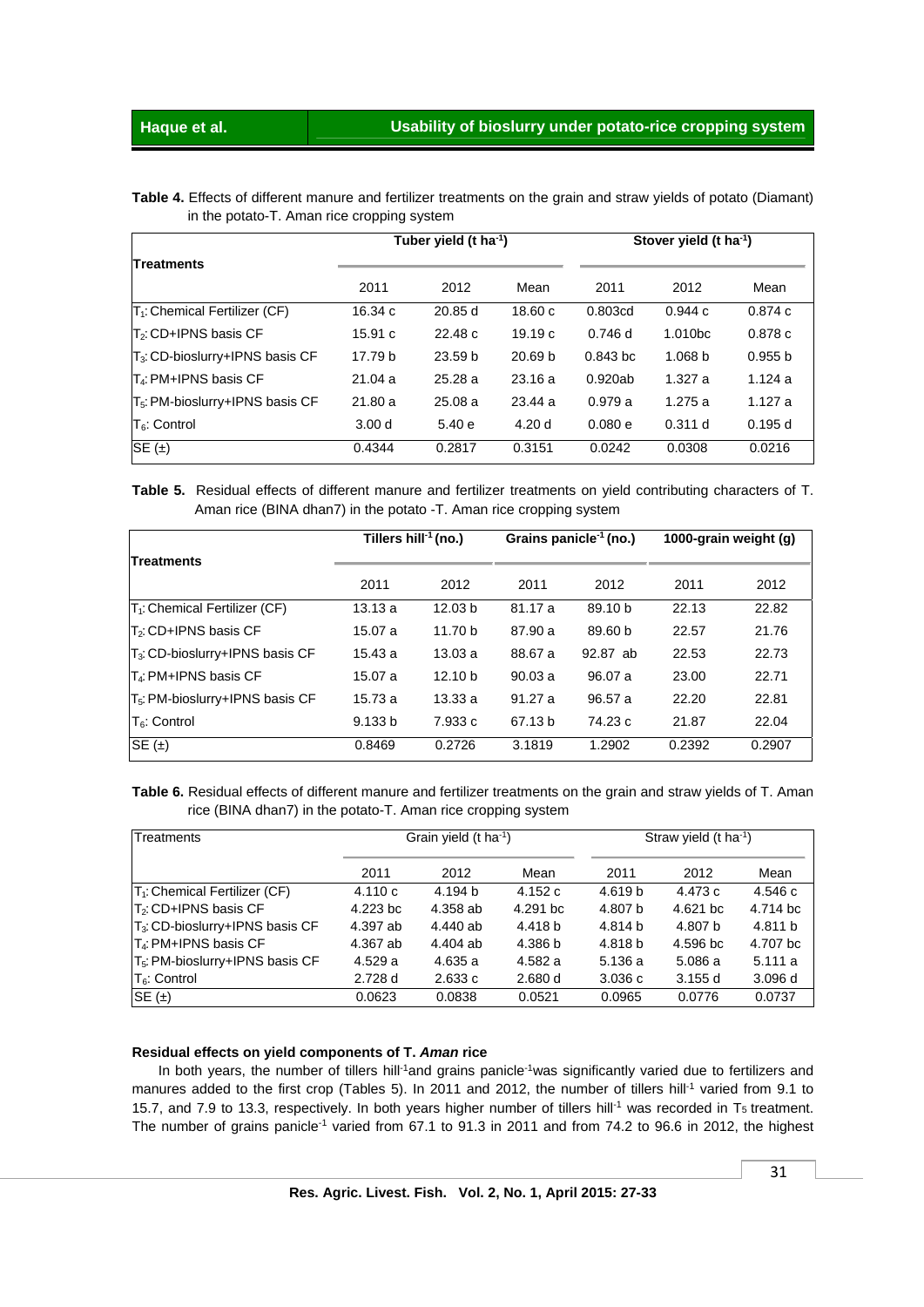result being recorded further in treatment T<sub>5</sub>. The 1000-grain weight ranged from 21.9-23.0 g in 2011 and from 21.8-22.8 g in 2012 with no statistical difference among the treatments (Table 5).

**Table 7.** Effects of different manure and fertilizer treatments on the total system productivity and economic return in the potato-T. *Aman* rice cropping system

|                                             |         | <b>Total system productivity</b> |                    | <b>Economic return</b>                 |                        |                                           |             |  |
|---------------------------------------------|---------|----------------------------------|--------------------|----------------------------------------|------------------------|-------------------------------------------|-------------|--|
| <b>Treatments</b>                           | 2011    | 2012                             | Mean               | Gross return Added cost<br>$(Tk ha-1)$ | (Tk ha <sup>-1</sup> ) | Added return<br>$(Tk)$ ha <sup>-1</sup> ) | <b>MBCR</b> |  |
| T <sub>1</sub> : Chemical Fertilizer (CF)   | 22.51c  | 27.14d                           | 24.82 c            | 255949                                 | 20394                  | 168904                                    | 8.28        |  |
| $T_2$ : CD + IPNS basis CF                  | 22.24c  | 29.01c                           | 25.63c             | 264193                                 | 20995                  | 177148                                    | 8.44        |  |
| T <sub>3</sub> : CD-bioslurry+IPNS basis CF | 24.39 b | 30.25 <sub>b</sub>               | 27.32 <sub>b</sub> | 281370                                 | 20504                  | 194325                                    | 9.48        |  |
| I T4: PM + IPNS basis CF                    | 27.60 a | 31.89 a                          | 29.74 a            | 305639                                 | 21599                  | 218594                                    | 10.12       |  |
| T <sub>5</sub> : PM-bioslurry+IPNS basis CF | 28.59 a | 32.04a                           | 30.31a             | 311892                                 | 21433                  | 224847                                    | 10.49       |  |
| $T6$ : Control                              | 7.093 d | 9.347 e                          | 8.223d             | 87045                                  | 0                      | 0                                         |             |  |
| SE $(\pm)$                                  | 0.3965  | 0.2888                           | 0.2808             | $\blacksquare$                         |                        | $\overline{\phantom{a}}$                  |             |  |

Price of inputs and outputs: Urea- 20 Tk kg<sup>-1</sup>, TSP- 25 Tk kg<sup>-1</sup>,MoP- 25 Tk kg<sup>-1</sup>, Gypsum- 8 Tk kg<sup>-1</sup>,Cowdung and cowdung-slurry- 1 Tk kg<sup>-1</sup>, Poultry manure and poultry manure slurry- 2 Tk kg<sup>-1</sup>, Potato tuber- 10 Tk kg<sup>-1</sup>, Potato haulm- 1Tk kg<sup>-1</sup>, Rice grain- 15 Tk kg<sup>-1</sup>, and rice straw- 1.5 Tk kg<sup>-1</sup>



**Figure 1.** Percent increase of total system productivity by different IPNS treatments over chemical fertilizer treatment  $(T_1)$ 

#### **Residual effects on grain and straw yield of** *T. Aman* **rice**

 Application of manure and fertilizers to the previous potato crop significantly increased the grain and straw yield of *T. Aman* rice (second crop) in both years (Table 6).The grain production by different treatments ranged from  $2.73 - 4.53$  t ha<sup>-1</sup> in 2011, and  $2.63 - 4.64$  t ha<sup>-1</sup> in 2012. In both years, the highest grain yield was recorded by the T<sub>5</sub> treatment (PM-bioslurry + IPNS basis chemical fertilizer) and the second highest yield by the T<sub>3</sub> treatment (CD-bioslurry + IPNS basis chemical fertilizer). The straw yield ranged from 3.04 t ha<sup>-1</sup> in T<sub>6</sub> treatment to 5.14 t ha<sup>-1</sup> in T<sub>5</sub> treatment in 2011 and in 2012 the yield varied from 3.16 t ha<sup>-1</sup> in T<sub>6</sub> treatment to 5.09 t ha<sup>-1</sup> in T<sub>5</sub>treatment. The two years' mean yield results indicated that the highest straw yield (5.11 t ha<sup>-</sup> <sup>1</sup>) and the second highest (4.81 t ha<sup>-1</sup>) yield were recorded in  $T_5$  and  $T_3$  treatments, respectively. Dwivedi and Thakur (2000) reported that among the organic manures applied to rice crop, biogas slurry and rice straw incorporation resulted in significant residual effect.